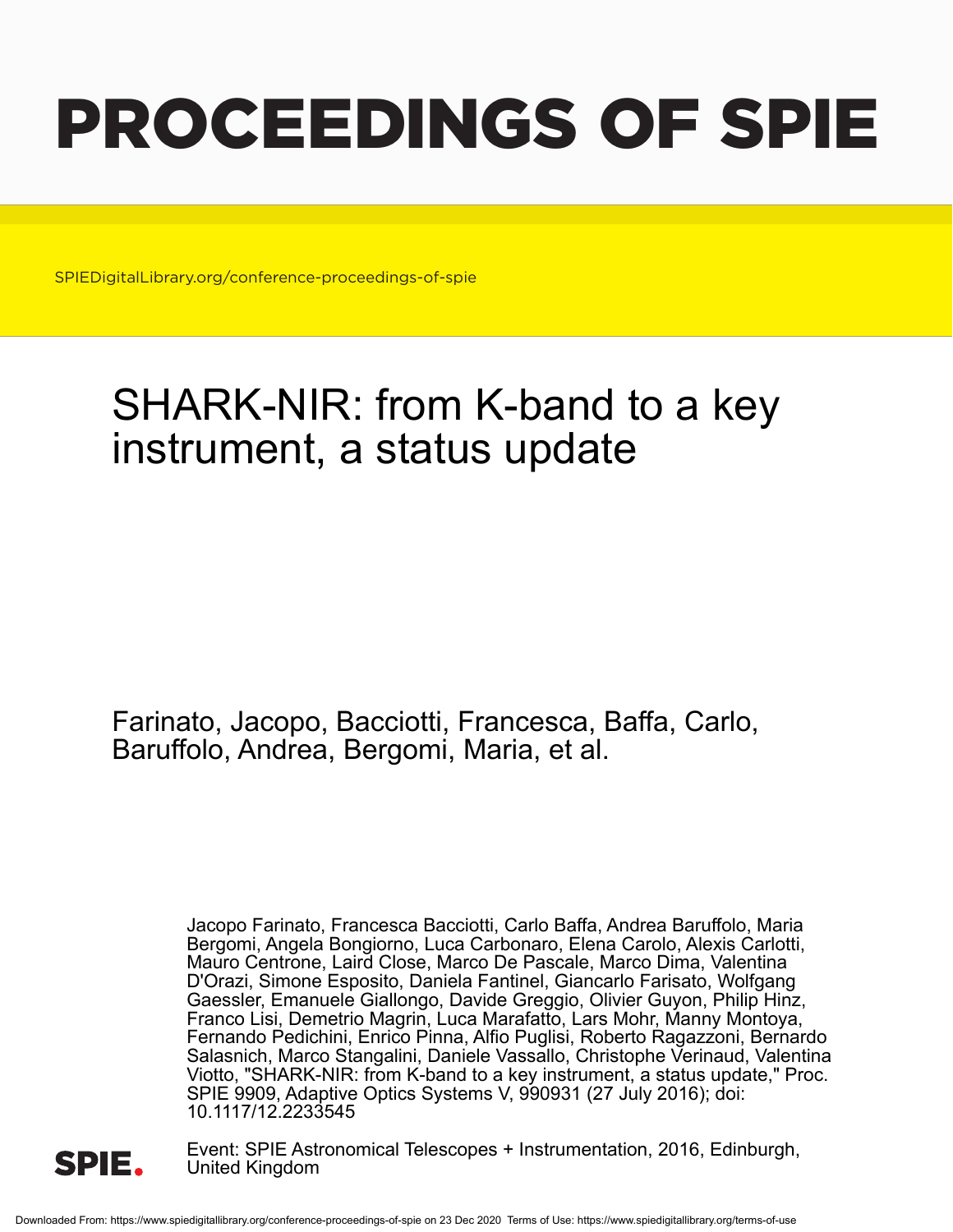### **SHARK-NIR: from K-band to a key instrument, a status update**

Jacopo Farinato\*<sup>a,h</sup>, Francesca Bacciotti<sup>b</sup>, Carlo Baffa<sup>b</sup>, Andrea Baruffolo<sup>a</sup>, Maria Bergomi<sup>a,h</sup>, Angela Bongiorno<sup>c</sup>, Luca Carbonaro<sup>b,h</sup>, Elena Carolo<sup>a,h</sup>, Alexis Carlotti<sup>d</sup>, Mauro Centrone<sup>c,h</sup>, Laird Close<sup>e</sup>, Marco De Pascale<sup>a</sup>, Marco Dima<sup>a,h</sup>, Valentina D'Orazi<sup>a</sup>, Simone Esposito<sup>b,h</sup>, Daniela Fantinel<sup>a</sup>, Giancarlo Farisato<sup>a</sup>, Wolfgang Gaessler<sup>f</sup>, Emanuele Giallongo<sup>c,h</sup>, Davide Greggio<sup>a,g,h</sup>, Olivier Guyon<sup>e</sup>, Philip Hinz<sup>e</sup>, Franco Lisi<sup>b</sup>, Demetrio Magrin<sup>a,h</sup>, Luca Marafatto<sup>a,h</sup>, Lars Mohr<sup>f</sup>, Manny Montoya<sup>e</sup>, Fernando Pedichini<sup>c,h</sup>, Enrico Pinna<sup>b,h</sup>, Alfio Puglisi<sup>b,h</sup>, Roberto Ragazzoni<sup>a,h</sup>, Bernardo Salasnich<sup>a</sup>, Marco Stangalini<sup>c,h</sup>, Daniele Vassallo<sup>a,g,h</sup>, Christophe Verinaud<sup>d</sup>, Valentina Viotto<sup>a,h</sup>

a INAF – Osservatorio Astronomico di Padova, Vicolo dell'Osservatorio 5, 35122, Padova, Italy; <sup>b</sup>INAF – Osservatorio Astrofisico di Arcetri, Largo Enrico Fermi, 5, 50125 Firenze, Italy; c INAF – Osservatorio Astronomico di Roma, Via Frascati 33, 00078, Monte Porzio Catone (Roma), Italy; <sup>d</sup>Institut de Planétologie et d'Astrophysique de Grenoble, 414, Rue de la Piscine, Domaine Universitaire, 38400 St-Martin d'Hères, France; <sup>e</sup>Department of Astronomy/Steward Observatory, 933 North Cherry Avenue, Tucson, AZ 85721-0065 (USA)

<sup>f</sup>Max-Planck-Institut für Astronomie, Königstuhl 17 D-69117 Heidelberg, Germany <sup>g</sup>Dipartimento di Fisica e Astronomia, Università degli Studi di Padova, Vicolo dell'Osservatorio 3, 35122, Padova, Italy;

<sup>h</sup>ADONI - Laboratorio Nazionale Ottiche Adattive - National Laboratory for Adaptive Optics – Italy

\*jacopo.farinato@oapd.inaf.it

#### **ABSTRACT**

SHARK-NIR channel is one of the two coronagraphic instruments proposed for the Large Binocular Telescope, in the framework of the call for second generation instruments, issued in 2014. Together with the SHARK-VIS channel, it will offer a few observing modes (direct imaging, coronagraphic imaging and coronagraphic low resolution spectroscopy) covering a wide wavelength domain, going from 0.5µm to 1.7µm.

Initially proposed as an instrument covering also the K-band, the current design foresees a camera working from Y to H bands, exploiting in this way the synergy with other LBT instruments such as LBTI, which is actually covering wavelengths greater than L' band, and it will be soon upgraded to work also in K band.

SHARK-NIR has been undergoing the conceptual design review at the end of 2015 and it has been approved to proceed to the final design phase, receiving the green light for successive construction and installation at LBT.

The current design is significantly more flexible than the previous one, having an additional intermediate pupil plane that will allow the usage of coronagraphic techniques very efficient in term of contrast and vicinity to the star, increasing the instrument coronagraphic performance.

The latter is necessary to properly exploit the search of giant exo-planets, which is the main science case and the driver for the technical choices of SHARK-NIR. We also emphasize that the LBT AO SOUL upgrade will further improve the AO performance, making possible to extend the exo-planet search to target fainter than normally achieved by other 8-m class telescopes, and opening in this way to other very interesting scientific scenarios, such as the characterization of AGN and Quasars (normally too faint to be observed) and increasing considerably the sample of disks and jets to be studied.

Adaptive Optics Systems V, edited by Enrico Marchetti, Laird M. Close, Jean-Pierre Véran, Proc. of SPIE Vol. 9909, 990931 © 2016 SPIE · CCC code: 0277-786X/16/\$18 · doi: 10.1117/12.2233545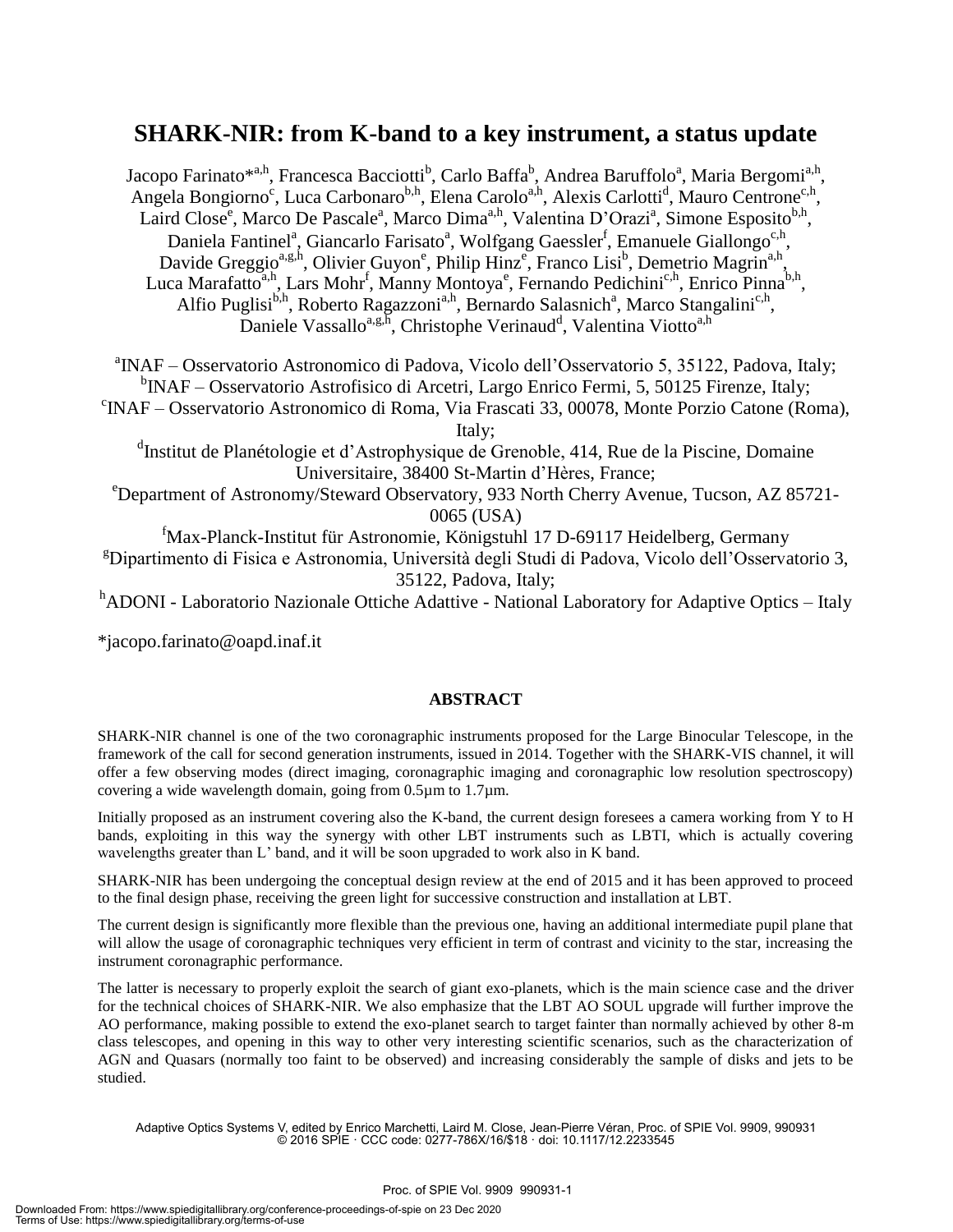Finally, we emphasize that SHARK-NIR will offer XAO direct imaging capability on a FoV of about 15"x15", and a simple coronagraphic spectroscopic mode offering spectral resolution ranging from few hundreds to few thousands.

This article presents the current instrument design, together with the milestones for its installation at LBT.

**Keywords:** Coronagraphy, eXtreme Adaptive Optics, Large Binocular Telescope

#### **1. INTRODUCTION**

SHARK (System for coronagraphy with High order Adaptive optics from R to K band)<sup>[1]</sup> is an instrument proposed for the LBT<sup> $[2]$ </sup> in the framework of the "2014 Call for Proposals for Instrument Upgrades and New Instruments". It is composed by two channels, covering different and partially overlapping wavelength ranges: SHARK-VIS<sup>[3]</sup> will work from 0.5 $\mu$ m to 1 $\mu$ m, while SHARK-NIR<sup>[4]</sup> is dedicated to near infrared bands, Y, J and H, operating from 0.96 $\mu$ m to 1.7µm. Both channels recently successfully passed the Conceptual Design Review (CDP), and have been approved to undergo the Final Design Phase (FDP), to be later installed one for each LBT arm. SHARK will exploit, in its binocular fashion, unique challenging science ranging from exoplanet search and characterization to star forming regions with simultaneous spectral coverage from R to H band, taking advantage of the excellent performances of the LBT  $AO^{[5]}$ systems, based on the Pyramid Wave Front Sensor<sup>[6]</sup> (PWFS) and on the Adaptive Secondary Mirrors<sup>[7]</sup>.

The spectral coverage will become even larger when used in combination with LMIRcam of LBTI<sup>[8]</sup>, which will be upgraded soon to work in K band, and will thus offer coronagraphic direct imaging from K to M band. In this scenario, LBT will have the possibility to make contemporary coronagraphic observations with three instruments:

- SHARK-NIR on one arm, operating between Y and H bands
- SHARK-VIS and LMIRcam on the other arm, that will operate contemporary (through a dedicated dichroic splitting the visible from the infrared light), the first in V,R I and Z bands, the second in K, L and M bands

which is a unique scenario for coronagraphy in the framework of the modern planet finders. Another unique characteristic of LBT is that, with the foreseen upgrade of the AO system (SOUL, see [9]), the performance of the AO will be pushed in two different directions:

- in the eXtreme Adaptive Optics (XAO) regime, by upgrading the ASM speed to 2KHz and improving the controller in order to increase the number of possible corrected modes from the current 400 to about 600
- in the faint end regime, by gaining between 1 and 2 magnitude using a new detector with nearly 0 Read out Noise (RoN), increasing a lot the sample of possible exo-planetary systems to be exploited, and allowing to make also extra-galactic science by characterizing for example the morphology of faint targets such as AGN and QUASARS.

This paper describes the SHARK-NIR instrument, which has been presented at the CDR with a design different from the one proposed in the "LBT call for instrumentation" [1], devised in order to exploit as much as possible the synergy both with the LBT currently available instruments and with the accepted instruments upgrades which will be available in the next future, as it will be better described in the next section.

#### **2. SHARK-NIR DESIGN CHOICES**

Initially proposed as an instrument covering also the K-band and characterized by a FoV of about 30"x30", the current design foresees a camera working from Y to H bands and a smaller FoV (of the order of 15"x15").

In fact, the LBT instrument scenario changed with respect to 2014, when the initial proposal was submitted. First of all, LUCI had successful first light, and we recall that it is a camera for direct imaging operating in J, H and K band, characterized by a FoV of about 30"x30". Additionally, LBT approved an upgrade of LMIRCam, the NIR camera of LBTI, which is actually covering wavelengths greater than L' band, but it will be soon upgraded to work also in K band, with a FoV of the order of 15"x15". Furthermore, all the partners have been pushing on the project schedule, above all for the exo-planet science case, emphasizing that a fast track project is mandatory to produce outstanding science. It has to be noted that the old design, working from J to K band, would obviously have implied the use of a cryostat, to maintain the full optical train of the instrument at a low temperature, in order to minimize the thermal background. This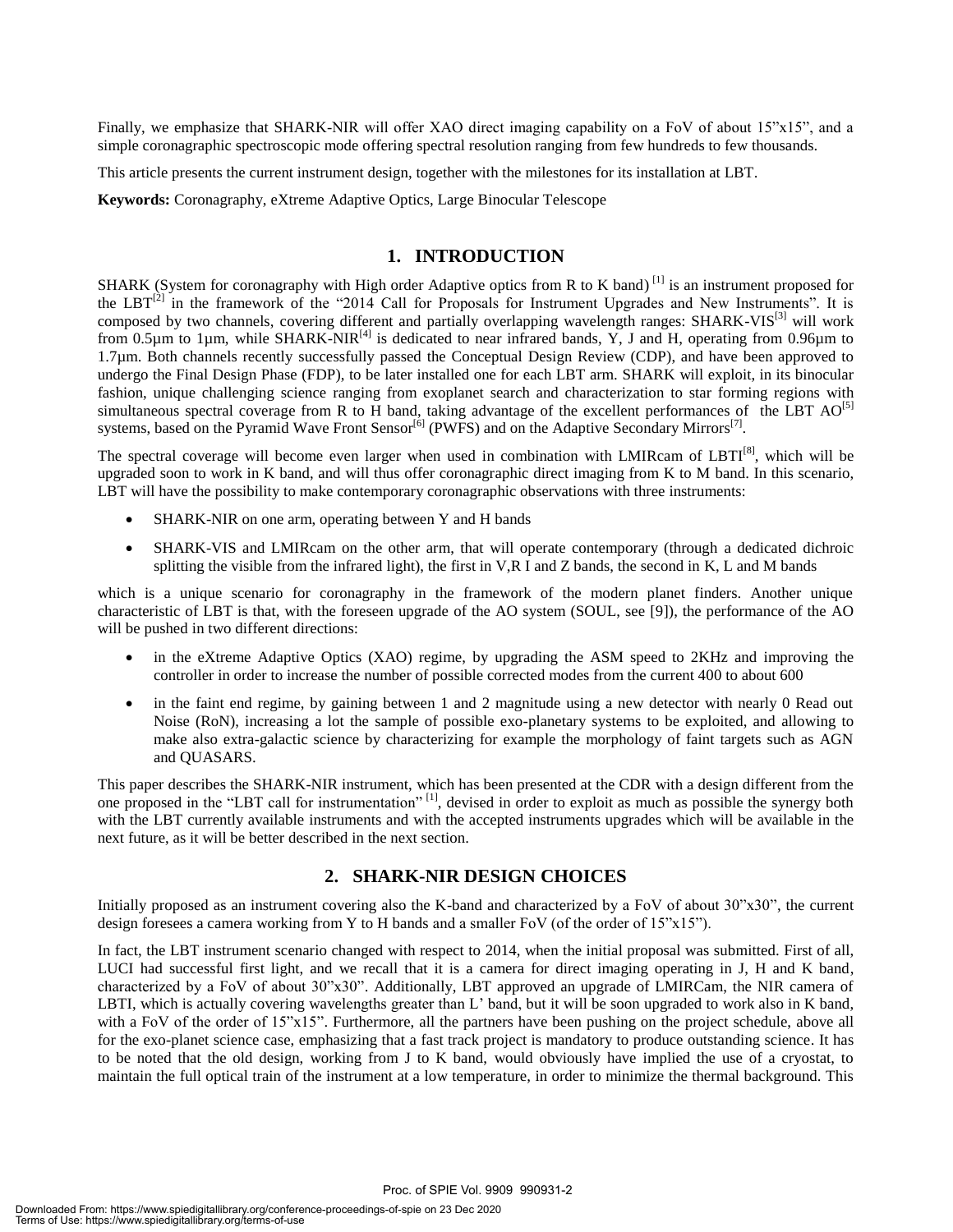necessity would translate into further needs. First of all, the whole optical design was required to be as compact as possible, and this did not allow to implement several coronagraphic techniques with different requirements (e.g. the presence of an intermediate pupil plane). Moreover, to minimize the stress between the various opto-mechanical components, when going from ambient to operating temperature, the fully reflective design was foreseen to be implemented using aluminum optics, in order to keep the same CTE of the mechanics. On the other hand, aluminum optics, despite being light and suitable for cryogenic systems, can be machined only up to a certain level of microroughness, limiting the nominal performance of the full optical train.

For all these reasons, the current design consist on a camera operating from Y to H bands on a smaller FoV (of the order of 15"x15"), and the noticeable simplification also means a faster instrument development.

This solution properly exploits the synergy with the other LBT instruments:

- for relatively wide field (30") direct imaging, LUCI will address the science, with top Strehl performance of the order of 75% in the center (may be even better, being this a preliminary result)
- for the few targets which needs extreme Strehl to be explored (top performance of the order of 90%, driven by the AO performance) in a smaller field (of the order of 15-20"), SHAR(K)-NIR will do the job in H band and LMIRcam (after the upgrade) in K band
- SHAR(K)-NIR will be more efficient in the coronagraphic science and, depending on the science case, will complement the observations either with LMIRcam used in coronagraphic fashion in L' band (exo-planet case) or with LMIRcam used in coronagraphic way in K band (AGN/QSO and Jets/Disks case)

#### **3. THE SCIENTIFIC CASE**

The direct detection of extra solar planets is one of the most exciting goals, as already mentioned in the previous sections. Indeed, the resolution achievable with a 10-m class telescope allows to access, in the NIR domain, gaseous giant planets of Jupiter size or bigger, and still it is a very challenging task to be achieved, due to the very high contrast and vicinity to the hosting star required. There are several scientific goals to be possibly exploited in the exo-planet science case, ranging from the direct detection of unknown giant planets, to the follow up of known planets (through spectroscopic and photometric characterization), which requires of course the implementation of a spectroscopic mode with modest spectral resolution, which is currently foreseen in SHARK-NIR through a long slit positioned into the intermediate focal plane.



Figure 1: a summary of the FLAO performance obtained in H band with different observing conditions

The science to be exploited with SHARK-NIR is definitely not only limited to the exo-planet case. The study of protoplanetary disks is fundamental to comprehend the formation of our own solar system as well as of extra-solar planetary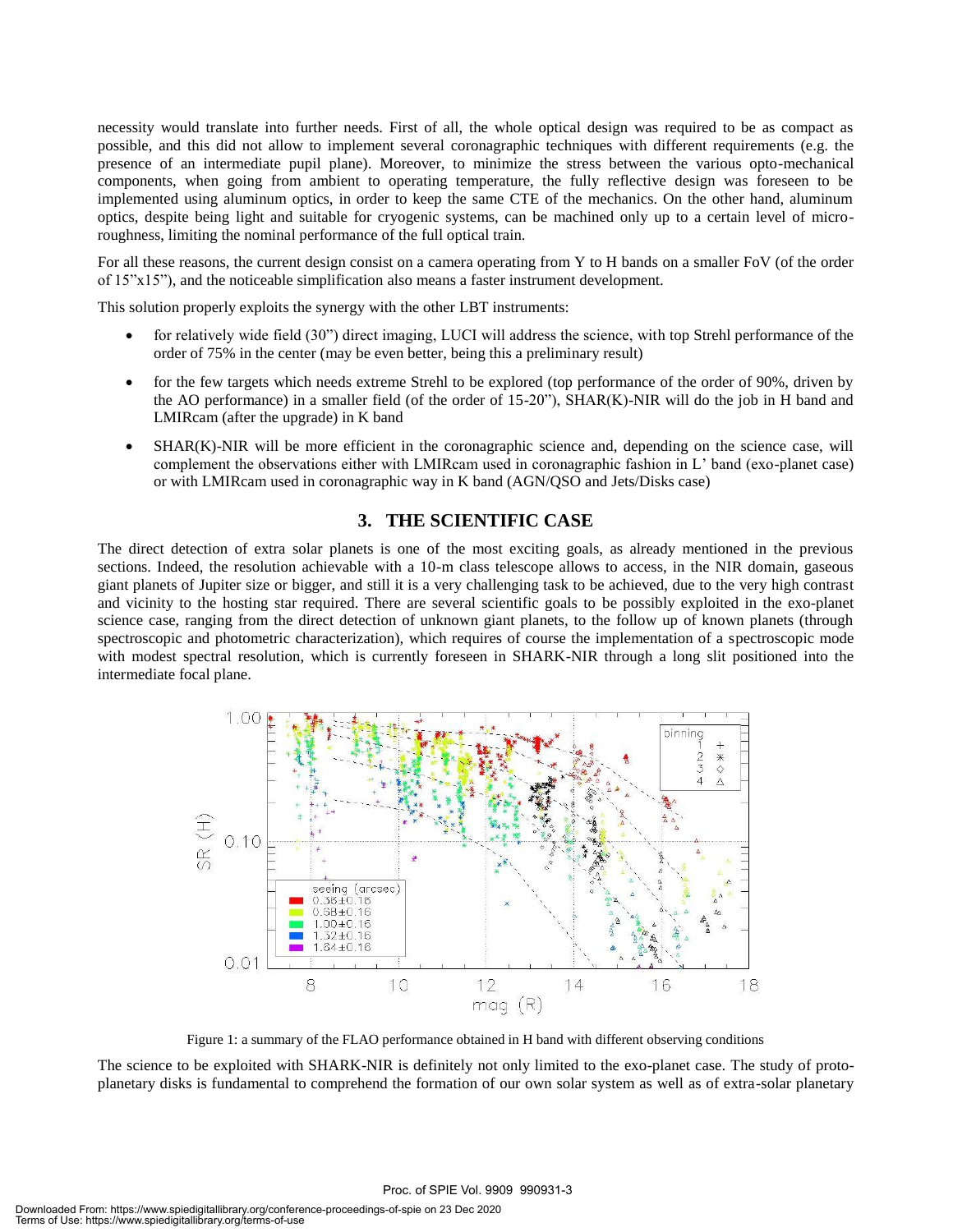systems. To understand how matter aggregates to form the building blocks of planetary bodies, there is the need to investigate not only the evolution of the disk itself, but also the role of jets in shaping its structure. This requires observing the system at high angular resolution as close as possible to the parent star, occulting its light to enhance the area where the interplay between the accretion and ejection of matter dominates the dynamics.

Other very interesting and challenging topics can be found in the extragalactic science, where the capabilities of SHARK-NIR in terms of spatial resolution and contrast enhancement may be applied to study the AGN-host relations as well as Dumped Ly-α systems (DLAs), to constrain the Black Hole feeding mechanism and to trace, in bright quasars, molecular outflows powerful enough to clean the inner kilo-parsec and quench the star formation.

There is anyhow an important feature of the LBT AO which, exploited in the proper way, may give to SHARK-NIR the possibility to explore unique coronagraphic science. The Pyramid WFS has a demonstrated gain in sensitivity compared to other WFS commonly used, such as SH (see [10], [11], [12], [13] and [14]). This fact gives to the LBT AO systems the capability of achieving high Strehl Ratio (of the order of 70%) at moderately faint magnitude  $(R~12$  or even occasionally fainter, depending on the observing conditions), as it is shown in the impressive collection of FLAO results reported in Figure 1.

This excellent performance will be further enhanced with the implementation of the AO upgrade SOUL, as it is shown in Figure 2 where, depending on the CCD choice, the capability of achieving Strehl as high as 70% can be pushed to star as faint as magnitude 13.5, and it has to be emphasized that these curves have been computed not in excellent seeing conditions (0.8").



Figure 2: the SOUL improvement in the LBT AO performance (the current is in green line) with different CCD choices, computed with a seeing of 0.8". The baseline for SOUL is the OCAM2K camera.

This performance will open the field of high-contrast AO coronagraphic imaging to stars much fainter than feasible using other coronagraphic instruments, allowing deep search for planets around targets like, e.g., M dwarfs in nearby young associations and solar type stars in nearby star-forming regions (Taurus-Auriga at 140 pc). Also in the extragalactic field, the sample of AGN and, above all, of Quasars to be explored will go from a few tenths to a few hundreds, changing the perspective of the science to be achieved.

This is definitely the characteristic which may give to SHARK-NIR unique opportunities in the coronagraphic instrument scenario.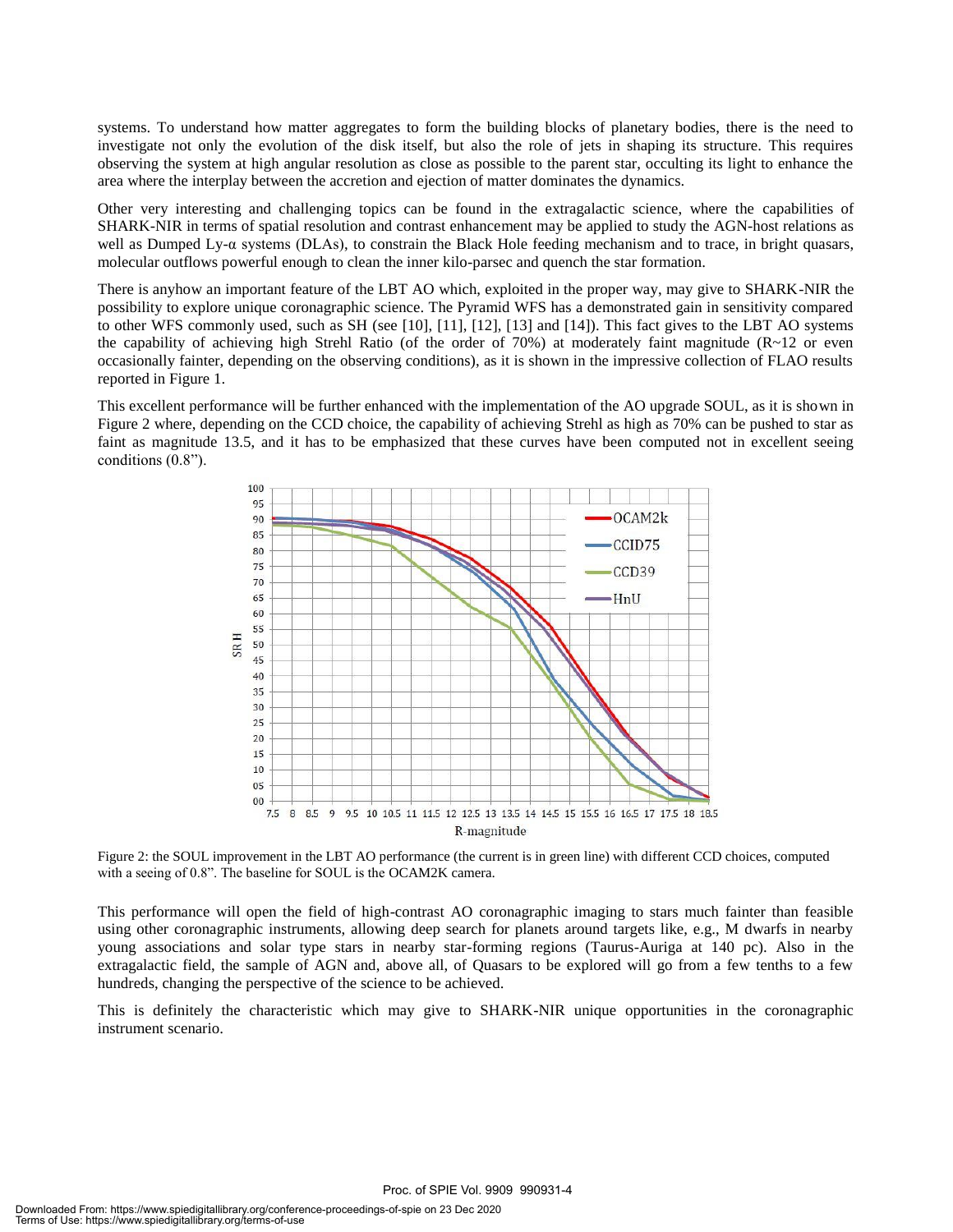#### **4. SHARK-NIR INSTRUMENT DESCRIPTION**

The basic idea of SHARK-NIR is a camera for direct imaging coronagraphy and spectroscopy, using the corrected wavefront provided by the LBT ASM, operated through one the existing AO WFS.

A very suitable position for the installation of SHARK-NIR is at the entrance of LBTI (see Figure 3), very close to the WFS that is dedicated to LBTI itself, which should be used to sense and drive the ASM, providing the corrected wavefront to SHARK-NIR. A dichroics, deployable in front of the entrance window of LBTI, shall pick-up and re-direct the wavelength range between 0.96 and 1.7 microns toward SHARK-NIR, letting the VIS light to go to the WFS.



Figure 3: the SHARK-NIR instrument positioned at the entrance of LBTI

Being SHARK-NIR also a coronagraphic instrument, the camera has to be designed to accomplish an extreme performance, ideally not to decrease the correction provided by the AO system. In fact, all the coronagraphic techniques that may be implemented need a SR as high as possible to provide very good contrast. This require optics machined to a state of the art technology and polished to nanometric level of roughness, properly aligned and installed on very robust mounts. The whole instrument mechanics has to be very stiff and designed to minimize the effect of the flexures.

Additionally, to maintain the performance as good as possible at every observing altitude, it is necessary to implement an ADC to compensate for the atmospheric dispersion.

Some of the foreseen science cases need to perform the field de-rotation, to accomplish which the whole instrument has to be mounted on a mechanical bearing.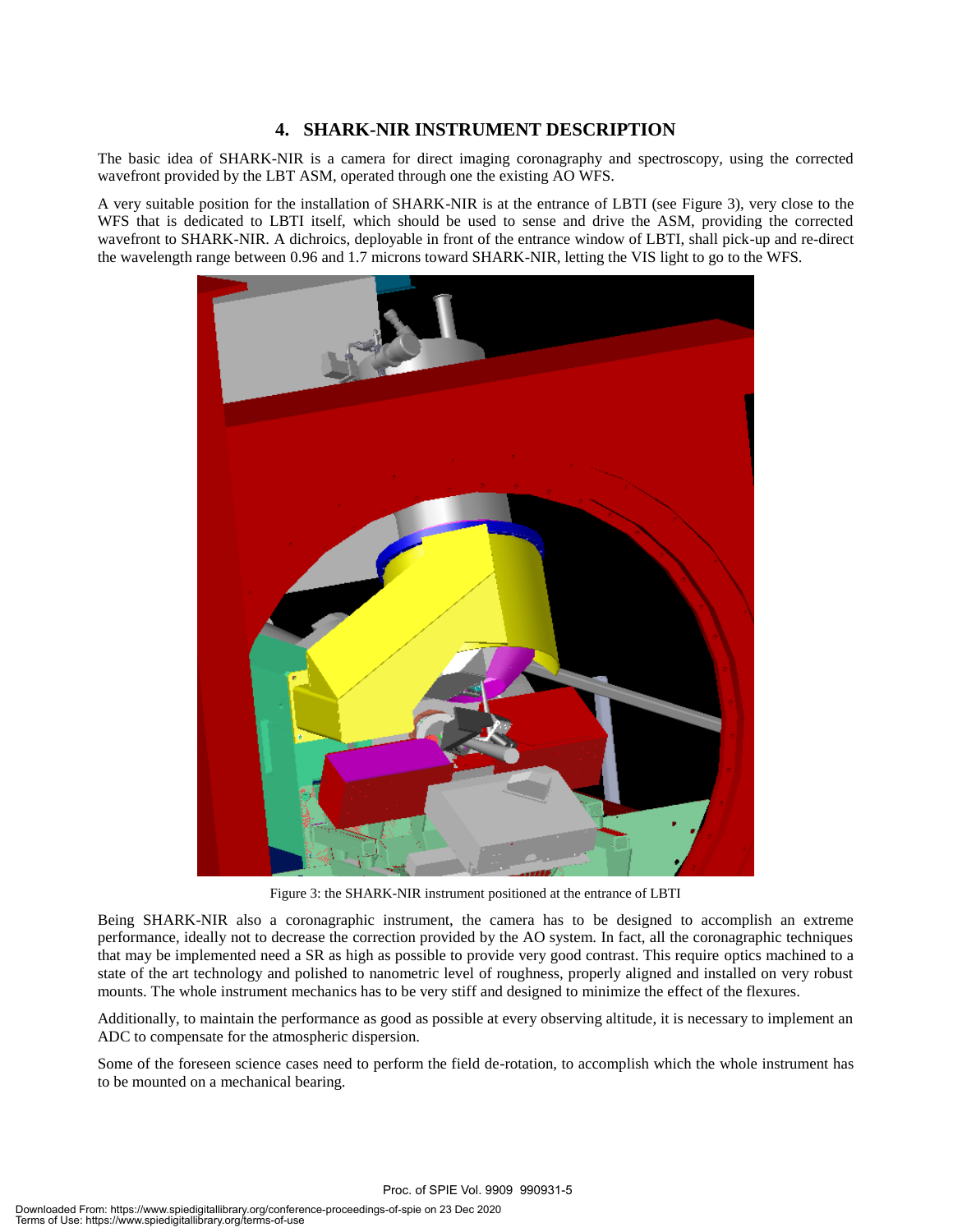A NIR camera, based on an HAWAII II detector, cooled at about 80°K to minimize the thermal background, will provide a FoV of the order of 15"x15", with a plate scale foreseeing two pixels on the diffraction limit PSF at 0.96µm.

A few subsystems have been introduced in the instrument design with the purpose of optimizing the instrument performance.

For the NCPA minimization, a local DM has been introduced into the first pupil plane, allowing a local removal of the aberrations. The same DM, used in T-T fashion, may be used to correct undesired PSF movements during a scientific exposure. The latter correction requires a dedicated T-T sensor, which has been placed after the first pupil plane, into the collimated beam (a beam splitter will pick-up few percent of the light to be sent to the sensor).

The new non-cryogenic design of SHARK-NIR allows creating an additional intermediate pupil plane, permitting to consider coronagraphic techniques which require apodizing masks, such as the Apodized Pupil Lyot Coronagraph (APLC), which has been implemented both in SPHERE<sup>[15]</sup>,  $GPI^{[16]}$  and SCExAO<sup>[17]</sup>. Between the DM and the beam splitter feeding the T-T sensor, a filter wheel positioned at 50mm from the pupil plane carries the apodizing masks. These kinds of masks are normally placed exactly into the pupil plane, which is occupied by the DM in our design. We have carefully evaluated the impact of having the masks slightly displaced with respect to the pupil plane, and it turned out that the effect is basically negligible if the masks are designed to take this fact into account.

As we mentioned at the beginning of this section, SHARK-NIR has essentially three observing modes, described in the following sections.

#### **4.1 Direct Imaging Mode**

In this observing mode, SHARK will provide an unobstructed FoV of 15.3"x15.3", with a correction which is nominally nearly perfect over the full 15.3" diameter (SR>99.5% at 1µm). Even considering very relaxed tolerances for the alignment of the optical elements  $(\pm 200\mu m)$  for the off-axis parabola decenter,  $\pm 3$ ' for their tilt), the final performance is very good (SR>97.5% at 1µm over the full 15.3" diameter).

Even with the ADC inserted (which is deployable, to have the best possible optical quality when observing at small zenithal angles), the optical performance remains very good, ensuring for example an on-axis SR >98%, while at the detector corner (at the edge of the field diagonal) it decreases to ~94%, for a zenithal distance of 50°.

The total throughput of the instrument without the ADC into the field is about 62%, while inserting the ADC it is about 58%.

The Field rotation can be compensated through the mechanical bearing, which will accomplish a tracking precision of about  $(\lambda/D)/20$  at 1 µm and perform a maximum rotation of 190 $^{\circ}$ .

The scientific filters available for the direct imaging mode are 14, distributed in the two filter wheels positioned in the collimated beam after the  $2<sup>nd</sup>$  pupil plane.

#### **4.2 Coronagraphic Mode**

The current design of SHARK-NIR foresees two intermediate pupil and focal planes, with the purpose of implementing a large variety of coronagraphic techniques, including the ones that require the pupil apodization, such as the APLC or the Shaped Pupil (SP). We have carefully evaluated which techniques may be worth of being implemented, considering both the characteristics of the most diffused coronagraph and considering the LBT AO situation, and we have selected 4 techniques to be considered and analyzed through a simulation code that we have developed. The four techniques considered are:

- Lyot, which requires an occulting mask into the 1st focal plane and a pupil stop on the 2nd pupil plane
- Gaussian Lyot, which requires a gaussian stop into the 1st focal plane and a pupil stop on the 2nd pupil plane
- Shaped Pupil, which requires an apodizing mask into the 1st pupil plane and an occulting mask into the 1st focal plane
- APLC, which requires an apodizing mask into the 1st pupil plane, an occulting mask into the 1st focal plane and a pupil stop into the 2nd pupil plane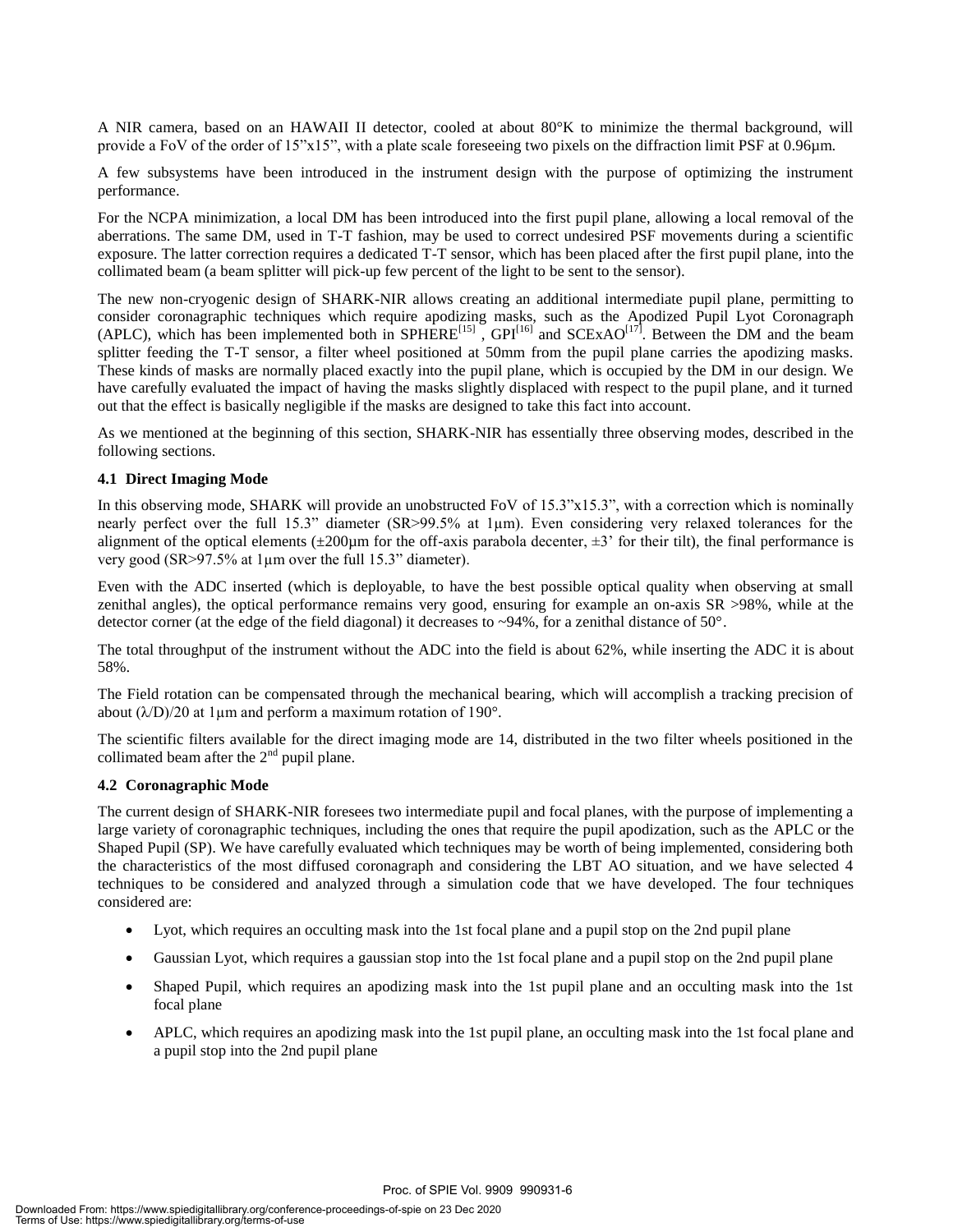All these techniques have the purpose to dim (ideally cancel) the light of the central star, in a way to enhance the contrast in the vicinity of the star itself, allowing to detect much fainter companions (exo-planets case for example) or to explore the morphology of the object under study (Jets/Disks case and AGN/QSO case). They are characterized by different operating distances from the central star (IWA), and by different contrast that can be reached at a certain distance, by different throughput and by different FoVs.

Ideally, we would like to implement a few techniques in a way to fulfill as much as possible the different needs of the different science cases (in term of contrast and IWA), and to provide a useful tool to select the proper technique for each kind of scientific target.

This observing mode will provide the possibility to observe both using the field derotation (through a bearing) and to observe in ADI mode. The ADI mode foresee to let the field rotate, during the observation, to distinguish the planet (which will rotate with the field) with respect to the Quasi Static Speckles, supposing that the latter will move of a very small amount during the observing time. To exploit the science cases which need the field derotation, it will be possible to use only center-symmetric masks (such as the ones of classical Lyot and Gaussian Lyot), since otherwise the apodizing masks (which are normally design to take into account also the secondary spiders) would also have to be rotated, adding a considerable complexity to the instrument.

The coronagraphic FoV, as already mentioned, will depend on the coronagraphic techniques selected, and will range from about 12 $\lambda$ D for the Shaped Pupil, to the full camera FoV of 15.3"x15.3" for the Lyot cases. The IWA is also depending on the technique, and will go from 2λ/D (SP and APLC) to 4-5 λ/D (Lyot and Gaussian Lyot).

The total throughput of the instrument depends upon the coronagraphic technique and the presence of the ADC, and is of the order of 50% with the standard Lyot technique, decreasing to ~18% with the SP coronagraph.

The optical quality of the FoV is greater than 99% and also in this case, the ADC may be inserted into the beam to compensate for the atmospheric dispersion.

In this observing mode, 14 scientific filters can be selected for the observations.

#### **4.3 Spectroscopic Mode**

A long-slit spectroscopic (LSS) coronagraphic mode will be implemented in SHARK, with two different resolutions: a low-resolution mode  $(R \sim 100)$ , in order to target faint targets, and a medium-resolution mode  $(R \sim 1500)$  to get spectral information of the faint objects around the bright targets.

In fact, in the focal plane wheel (the ones carrying the occulting masks defining the coronagraphic IWA), a few positions will be dedicated to long slits, while one mask providing the low spectral resolution of  $R \sim 100$  (the baseline is a dispersing prism), and another mask providing the medium spectral resolution of R~ 1500 (the baseline is a GRISM) will be accommodated in the pupil plane wheel. The implementation of two orthogonal focal plane slits is recommended to properly orient the mask on the object of interest (a known planet, for example), considering that we have a max bearing rotation of 185° and to ensure a minimum residual derotation of 90° for the observation without changing to the perpendicular slit.

The total throughput with the Prism is of the order of 55-64%, while with the GRISM is about 35-40%.

#### **5. OVERVIEW OF THE SHARK-NIR OPTO-MECHANICAL DESIGN**

We give in this section an overview of the opto-mechanical design of SHARK, showing the main subsystems of the instrument, and recalling its main characteristics. The instrument is designed to operate in the wavelength range going from 0.96µm to 1.7µm.

The optical design is shown in Figure 4, the full circular FoV is of the order of 15" ( $\sim$ 21.5" on the diagonal), and the main characteristics are described in the following.

An off-axis parabola (OAP-1) is creating a pupil plane of about 12mm of diameter onto a local DM, which has the purpose to locally remove the . A possible local DM to be used has already been identified, the ALPAO 97-15, characterized by a maximum pupil size of 13.5mm in diameter, by 97 actuators (normally the NCPA correction is limited to the first 15-20 modes), a large PtoV stroke of the actuators of about 40-60µm and a bandwidth of about 750Hz. A detailed evaluation of the expected NCPA will be carried on and, in case it will turn out to be a reasonably small amount,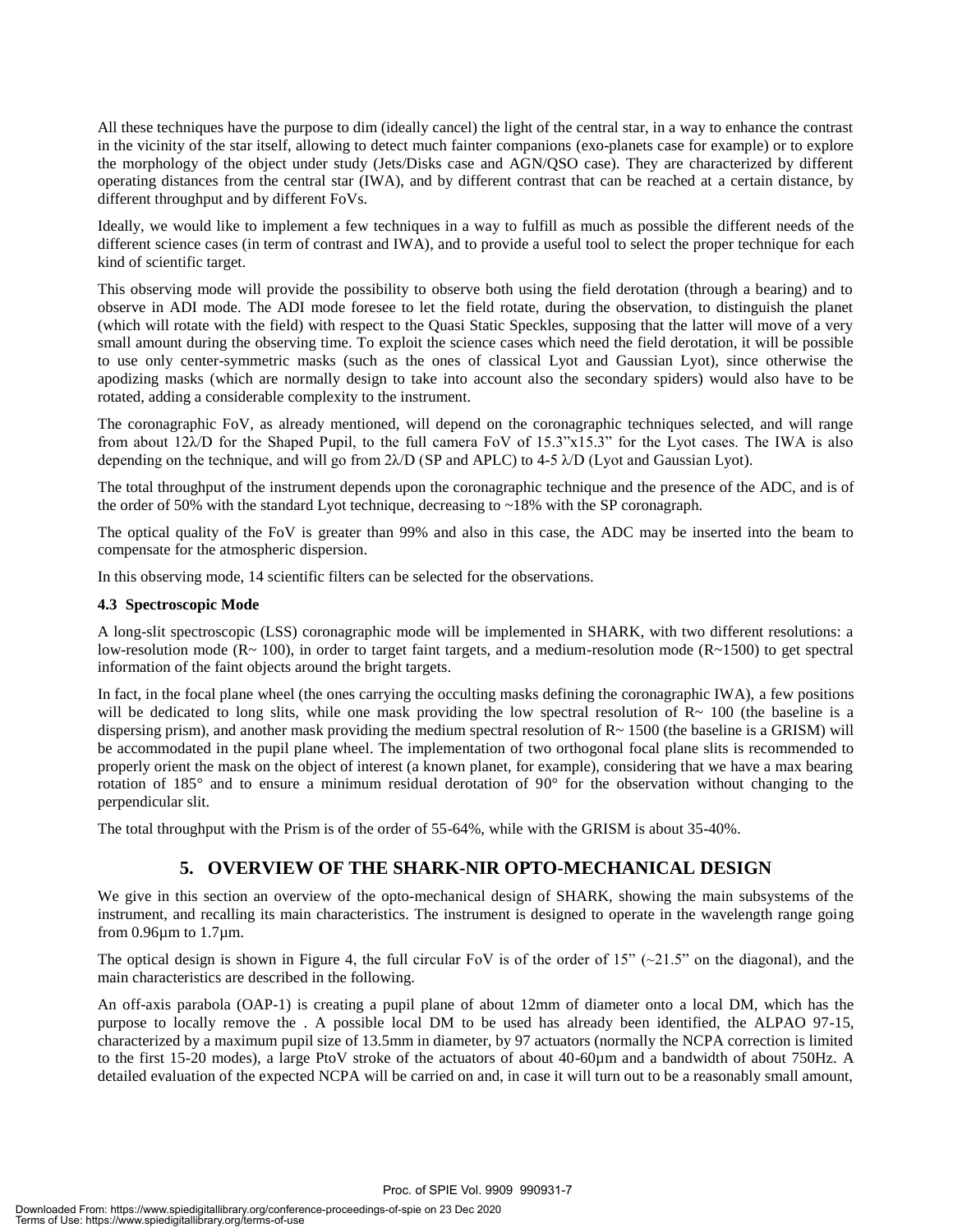the local DM will be replaced with a Tip-Tilt mirror, to be used at low frequency to maintain the focal plane masks alignment during the scientific exposure, by closing the loop on the Tip Tilt (TT) sensor described in the following.



Figure 4: the optical design of SHARK-NIR

A filter wheel will select between different apodizing masks, which are positioned 50mm after the pupil plane.

Immediately after, in the collimated beam, the ADC is placed.

To optimize the system performance, the ADC is deployable, in a way to optimize the system performance at observing altitudes which do not require the correction (normally for zenithal distances smaller than 25°-30°).

Between the ADC and the second off-axis parabola (OAP-2), a beam splitter is placed to send a small portion of the light (~5%) to a very simple tip-tilt sensor (which is placed in vertical position with respect to the plane of the drawing), composed of a lens and a commercial detector sensitive to J band. The TT sensor gives the advantage to monitor (at low frequency, once every minute for example) possible drift of the spot during a single exposure, to be then compensated with the local DM, ensuring in this way to maintain the proper mask alignment.

OAP-2 is refocusing the beam on an intermediate focal plane (FP-1), where a filter wheel can select between different occulting masks (10 positions are foreseen). The same wheel accommodates a couple of low spectral resolution grism (R~100 and R~1000), to do spectral characterization of the science targets.

After a folding mirror, a 3<sup>rd</sup> off-axis parabola is creating the 2nd re-imaged pupil plane, where a filter wheel (9 positions foreseen) can select between different pupil stops used to properly mask the spiders and the secondary mirror, to minimize diffraction effects. On the same collimated beam, two additional filter wheels (positioned between the pupil plane and a folding mirror, Fold-3) will allow the insertion of seven scientific filters each. They both have eight positions.

After a folding mirror, the fourth off-axis parabola (OAP-4) is creating the final focal plane onto the detector, where the diffraction limit PSF is Nyquist sampled at 1micron. A deployable small optical group, not shown in Figure 4, can be inserted between OAP-4 and the cryostat window, with the purpose to create an image of the pupil onto the detector, which can be used before each scientific exposure to properly calibrate and compensate pupil shifts.

The whole bench is installed on a mechanical bearing, ensuring the field rotation whenever required from the science cases.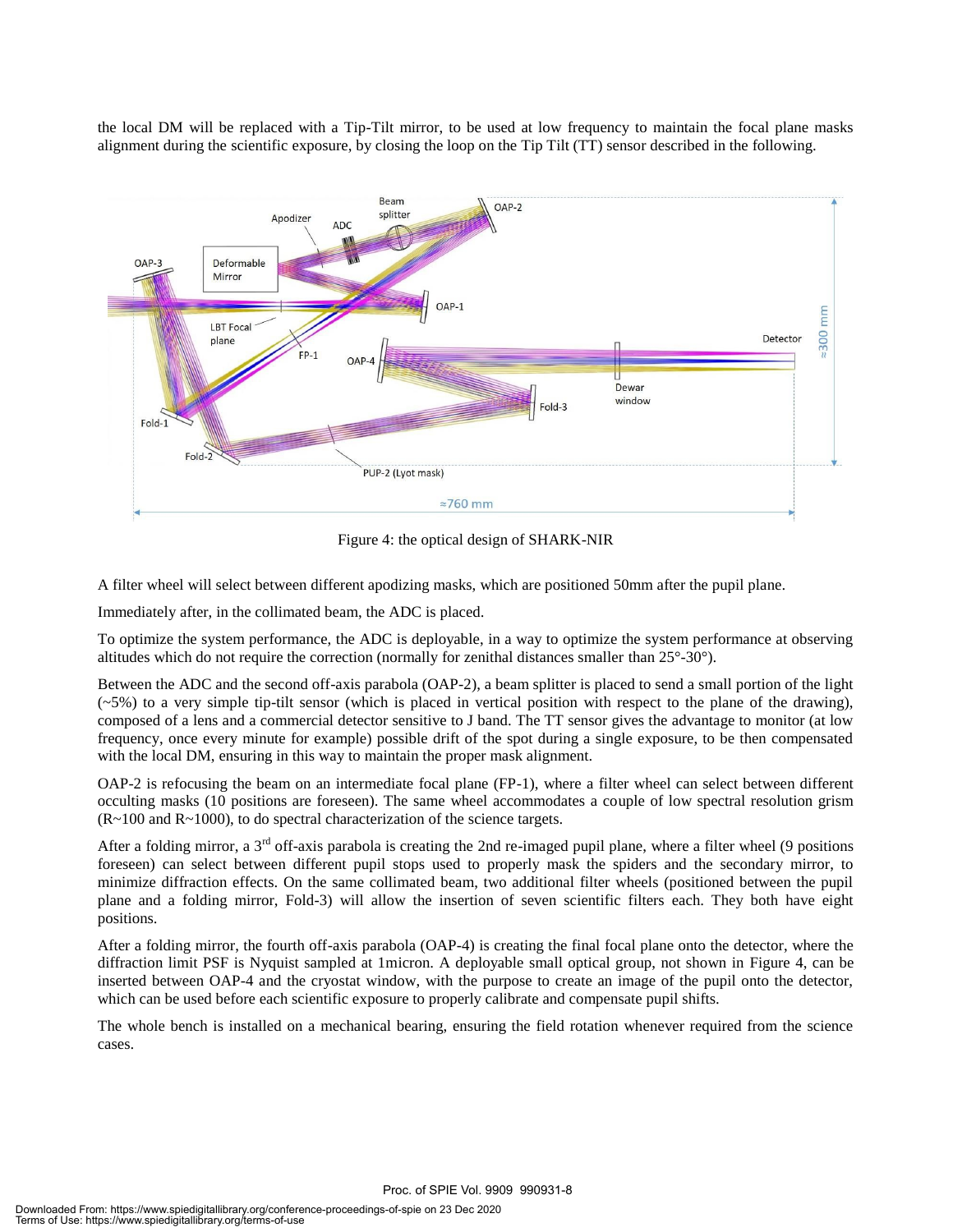The entrance window of the camera dewar is kept at 200mm of distance from the detector, being 180mm the minimum length of the baffle which has to be implemented in front of the camera to minimize the thermal background.



Figure 5: the opto-mechanical concept of the SHARK-NIR optical bench

The camera (not shown in the 3-D view of Figure 5) is Cryogenic, and will be using an HAWAII II detector. The LN2 tank shall ensure a hold time of about 28 hours.

#### **6. CONCLUSIONS**

The synergy between SHARK-NIR, SHARK-VIS channel and LMIRcam will allow LBT to make contemporary binocular coronagraphic direct imaging observations in three different wavelengths, giving unique opportunities to exploit at best the very challenging exo-planet case.

The high sensitivity of the AO system in the faint end regime, which will be further increased by SOUL, will give to LBT a huge advantage with respect to any other similar system operating nowadays, opening to science never explored before in coronagraphic direct imaging. In fact, this magnitude gain will increase a lot the sample of possible exoplanetary systems to be exploited, and will allow to make also extra-galactic science by characterizing for example the morphology of faint targets such as AGN and QUASARS.

The new design proposed for the CDR is noticeable simpler than the previous one, meaning a much faster project development, which is foreseen to have first light at LBT in fall 2018.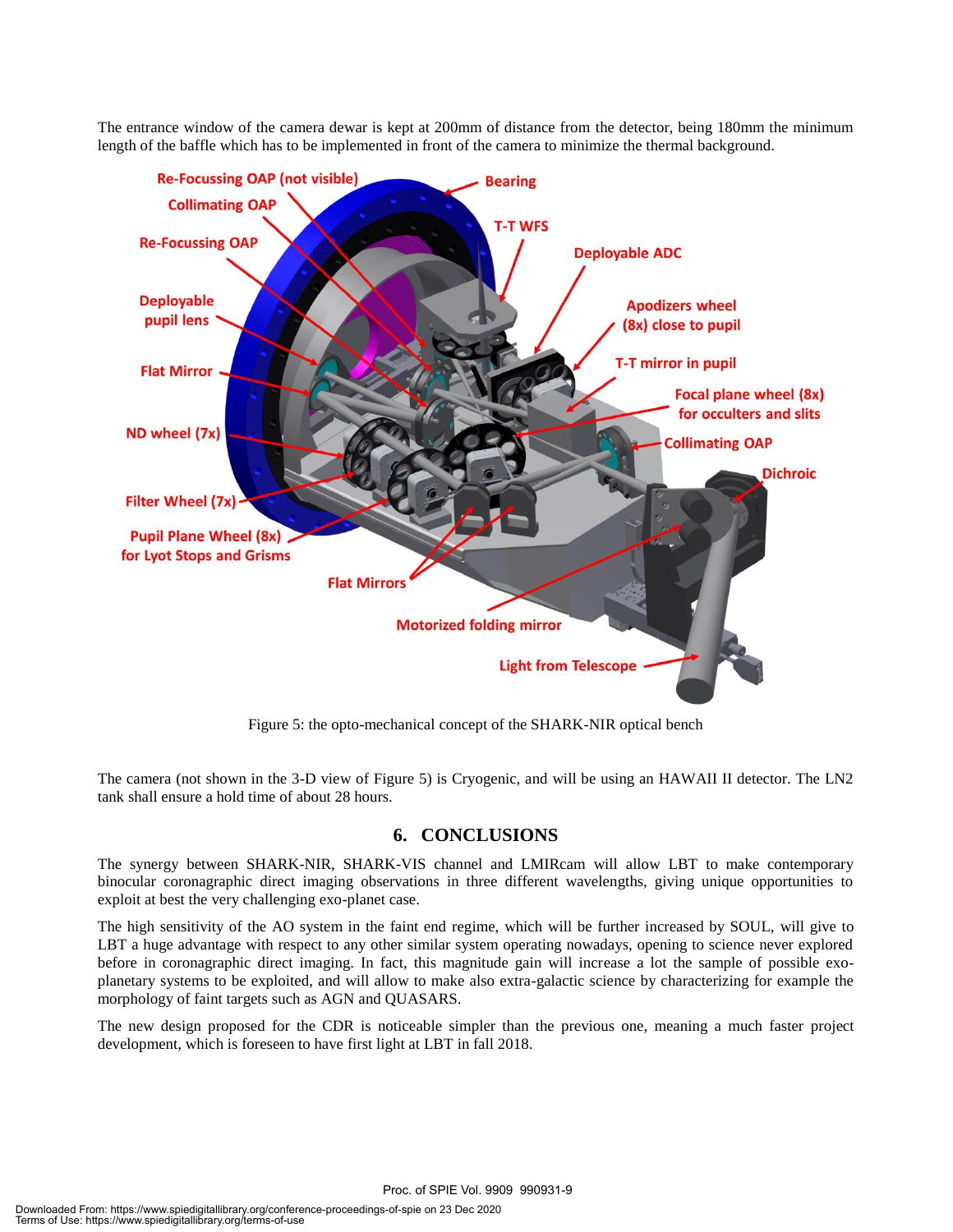#### **REFERENCES**

- [1] Farinato, J.; Pedichini, F.; Pinna, E.; Baciotti, F.; Baffa, C.; Baruffolo, A.; Bergomi, M.; Bruno, P.; Cappellaro, E.; Carbonaro, L.; Carlotti, A.; Centrone, M.; Close, L.; Codona, J.; Desidera, S.; Dima, M.; Esposito, S.; Fantinel, D.; Farisato, G.; Fontana, A.; Gaessler, W.; Giallongo, E.; Gratton, R.; Greggio, D.; Guerra, J. C.; Guyon, O.; Hinz, P.; Leone, F.; Lisi, F.; Magrin, D.; Marafatto, L.; Munari, M.; Pagano, I.; Puglisi, A.; Ragazzoni, R.; Salasnich, B.; Sani, E.; Scuderi, S.; Stangalini, M.; Testa, V.; Verinaud, C.; Viotto, V.; "SHARK (System for coronagraphy with High order Adaptive optics from R to K band): a proposal for the LBT 2nd generation instrumentation", SPIE Proc. 9147, id. 91477J 10 pp. (2014).
- [2] Hill, J. M. and Salinari, P., "Large Binocular Telescope project," Proc. SPIE, 4004, 36–46 (2000).
- [3] Stangalini, M.; Pedichini, F.; Centrone, Mauro; Esposito, S.; Farinato, J.; Giallongo, E.; Quirós-Pacheco, F.; Pinna, E.; "The solar system at 10 parsec: exploiting the ExAO of LBT in the visual wavelengths", SPIE Proc. 9147, id. 91478F 7 pp. (2014).
- [4] Farinato, J., Baffa, C., Baruffolo, A., Bergomi, M., Carbonaro, L., Carlotti, A., Centrone, M., Codona, J., Dima, M., Esposito, S., Fantinel, D., Farisato, G., Gaessler, W., Giallongo, E., Greggio, D., Hink, P., Lisi, F., Magrin, D., Marafatto, L., Pedichini, F., Pinna, E., Puglisi, A., Ragazzoni, R., Salasnich, B., Stangalini, M., Verinaud, C. and Viotto, V., "The NIR arm of SHARK (System for coronagraphy with High order Adaptive optics from R to K band)", International Journal of Astrobiology, 14(3), 365-373 (2015)
- [5] Esposito, S., Riccardi, A., Pinna, E., Puglisi, A. T., Quirós-Pacheco, F., Arcidiacono, C., Xompero, M., Briguglio, R., Busoni, L., Fini, L., Argomedo, J., Gherardi, A., Agapito, G., Brusa, G., Miller, D. L., Guerra Ramon, J. C., Boutsia, K. and Stefanini, P. "Natural guide star adaptive optics systems at LBT: FLAO commissioning and science operations status", Proc. SPIE, 8447, 84470U (2012)
- [6] Ragazzoni, R., "Pupil plane wavefront sensing with an oscillating prism," Journal of Modern Optics 43, 289 (1996).
- [7] Riccardi, A.; Xompero, M.; Briguglio, R.; Quirós-Pacheco, F.; Busoni, L.; Fini, L.; Puglisi, A.; Esposito, S.; Arcidiacono, C.; Pinna, E.; Ranfagni, P.; Salinari, P.; Brusa, G.; Demers, R.; Biasi, R.; Gallieni, D.; "The adaptive secondary mirror for the Large Binocular Telescope: optical acceptance test and preliminary on-sky commissioning results", SPIE 7736, 79 (2010)
- [8] Hinz, P.M., Angel, J.R.P., McCarthy, D.W., Hoffman, W.F., and Peng, C.Y., "The large binocular telescope interferometer," in Proc. SPIE, 4838, 108 (2003).
- [9] Pinna, E., Pedichini, F., Farinato, J., Esposito, S., Centrone, M., Puglisi, A., Carbonaro, L., Agapito, G., Riccardi, A., Xompero, M., Hinz, P., Montoya, M., and Bailey, V., "XAO at LBT: current performances in the visible and upcoming upgrade," Proc. of AO4ELT4 conference.
- [10] Ragazzoni, R.; Farinato, J.; "Sensitivity of a pyramidic Wave Front sensor in closed loop Adaptive Optics", A&A, 350, L23 (1999)
- [11] Vérinaud, C.; Le Louarn, M.; Korkiakoski, V.; Carbillet, M.; "Adaptive optics for high-contrast imaging: pyramid sensor versus spatially filtered Shack-Hartmann sensor", MNRAS, 357, L26 (2005)
- [12] Esposito, S.; Riccardi, A.; "Pyramid Wavefront Sensor behavior in partial correction Adaptive Optic systems", A&A, 369, L9 (2001)
- [13] Costa, Joana B.; Feldt, Markus; Wagner, Karl; Bizenberger, Peter; Hippler, Stefan; Baumeister, Harald; Stumpf, Micaela; Ragazzoni, Roberto; Esposito, Simone; Henning, Thomas; "Status report of PYRAMIR: a near-infrared pyramid wavefront sensor for ALFA", SPIE Proc. 5490, 1189 (2004)